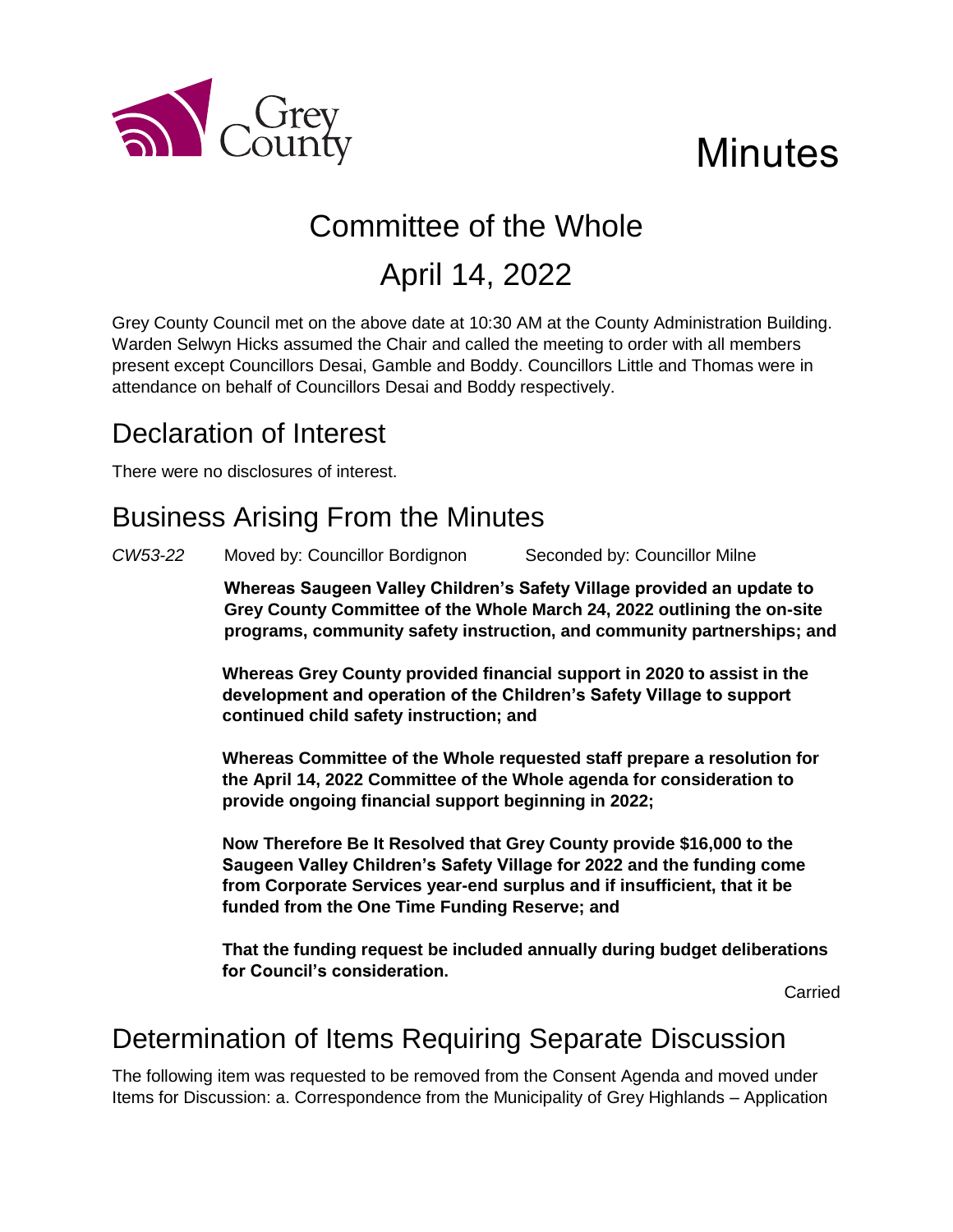to be Declared a National Historic Site of Black History

#### Consent Agenda

*CW54-22* Moved by: Councillor Clumpus Seconded by: Councillor Carleton

**That the following Consent Agenda items be received; and**

**That staff be authorized to take the actions necessary to give effect to the recommendations in the staff reports; and**

**That the correspondence be supported or received for information as recommended in the consent agenda.** 

**a. That the minutes of the Mental Health and Addictions Task Force meeting dated March 22, 2022 be adopted as presented; and**

**That the following resolutions contained therein be endorsed:**

- **i. That the Mental Health and Addictions Task Force Workplan be adopted as presented.**
- **ii. That the correspondence from the Ministry of Health regarding expansion of addiction and mental health services be received for information.**
- **b. That the Grey County Joint Accessibility Advisory Committee minutes dated March 29, 2022 be adopted as presented; and**

**That the following resolutions contained therein be endorsed:**

- **i. That the design of the Southgate Municipal Office be supported as designed.**
- **ii. That Report CCR-JAAC-05-22 regarding the status of the Multi-Year Accessibility Plan be endorsed and posted to the Accessibility page of the Grey County website.**
- **c. That Report FR-CW-08-22 Quarterly Purchasing Report Quarter 1 2022 be received for information.**
- **d. That Report CCR-CW-06-22 regarding an update to the Election Protocol for Members of Grey County Council Policy be received and the policy be endorsed.**
- **e. Now Therefore Be It Resolved That all written submissions received on the proposed redline revisions to plan of condominium 42-CDM-2013-03 were considered which helped to make an informed recommendation and decision; and**

**That the Report PDR-CW-11-22 be received, and that in consideration of the draft plan of condominium 42-CDM-2013-03, and the matters to have**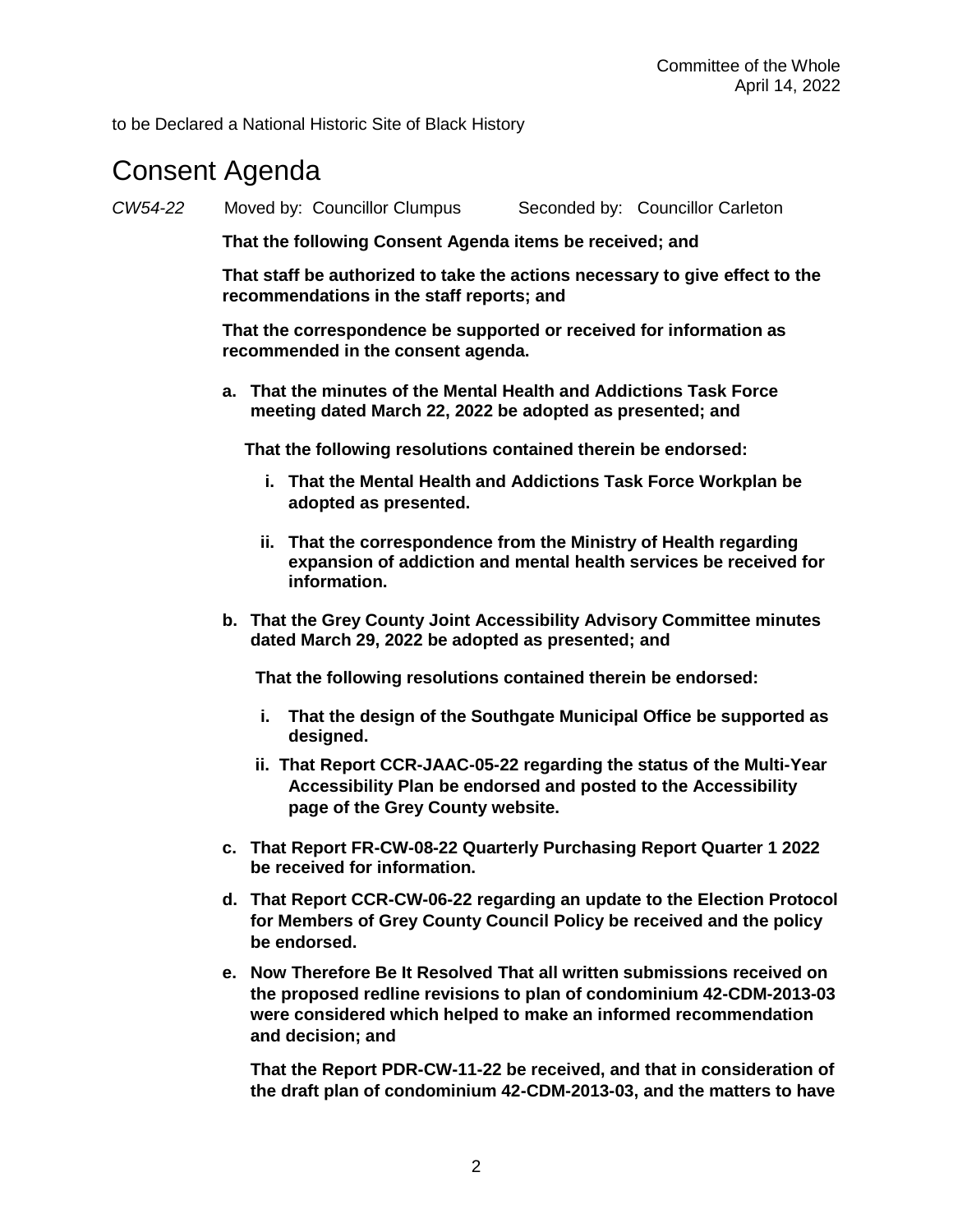**regard for under Subsection 51(24) of the Planning Act, the County of Grey Committee of the Whole hereby approves the revised plan of condominium on lands described as Part of Block 75, RP 16M-15, Part 3, Plan 16R-10059, (geographic Township of Sarawak) in the Township of Georgian Bluffs.**

- **f. That Report PDR-CW-12-22 regarding an overview of County official plan amendment 42-08-180-OPA-12 and plan of subdivision application 42T-2021-08 on lands described as Part of Lots 95, 96, and 97, Concession 1 NETSR, in the geographic Township of Artemesia, Municipality of Grey Highlands, be received for information.**
- **g. That the thank you correspondence from Grey Agricultural Services be received for information.**

Carried

#### **Delegations**

#### ICLEI – Climate Change Action Plan - Megan Meaney, Caitlin Rodger, Adlar Gross and Hiba Kariem

Caitlin Rodger introduced the ICLEI Team and provided the objectives of the presentation. She spoke to the development of the Climate Change Action Plan and the various phases involved from December 2019 to present.

She then highlighted the Advisory Tables involved, including the Climate Change Task Force, the Climate Change External Working Group, the Climate Change Internal Working Group and the Climate Change Community of Practice.

Engagement for the Plan was overviewed. It involved online surveys, virtual meetings, written submissions, and online engagement.

A summary of the emissions was provided for both fossil fuels and biogenic emissions. The Corporate emissions summary, emission reduction targets and actions were noted. Further information on emission reduction potential and the implementation framework was provided.

Linda Swanston, Climate Change Manager, then addressed Council and spoke to the importance of immediate action. The core engagement findings and recommended community actions were highlighted. She noted that the Task Force asked for further information on what it would look like to establish interim five-year targets and whether it would be possible to achieve net zero corporately prior to 2050. Staff have since identified that Grey County is on track to achieve net zero by 2046.

Prioritization criteria was then outlined, including relative greenhouse gas reduction potential, cost to implement, community benefit and level of county influence. Five key next steps were then highlighted. The importance of working with indigenous partners was noted.

Questions and comments were addressed regarding sustainable agriculture and working as a partnership with the community, incorporating the declaration of a climate change emergency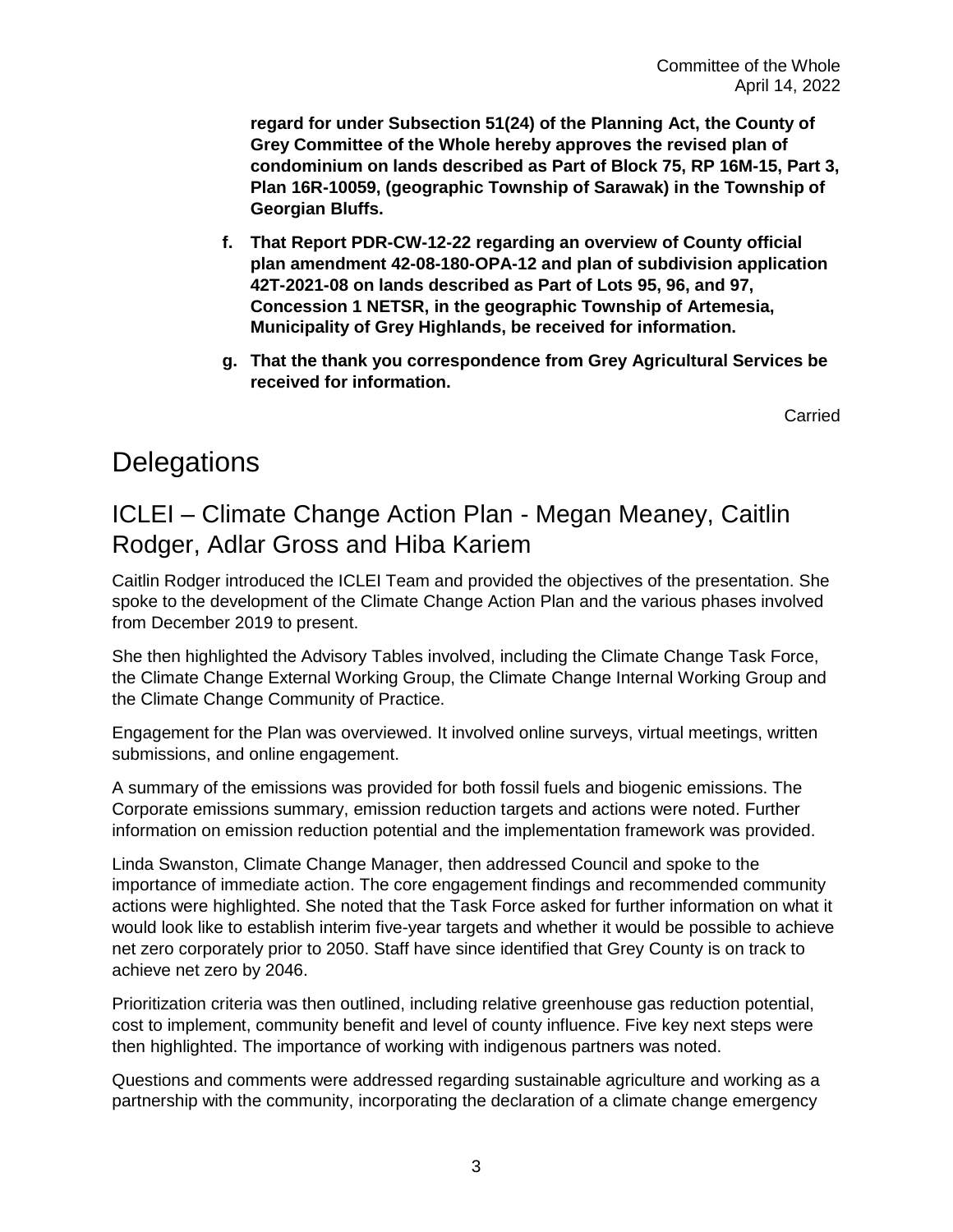with the strategic plan and metrics that will be used going forward. Staff will be examining the recommendations and establish common themes and priorities and incorporate that work into a strategic plan during the next term. There are strong linkages between housing affordability plans and growth management plans.

Discussion occurred on the declaration of an emergency. It was noted that staff are working on a plan to transition the corporate fleet towards more efficient vehicles.

Staff noted that there are upcoming plans for Earth Day. A public facing version of the Climate Change Action Plan will be developed once the Plan is approved which will help initiate conversations with residents on how to get involved. There is an event at the Owen Sound Farmer's market on Saturday that staff will be attending as well.

Discussion occurred on the infrastructure needed to support the number of electric vehicles as society transitions away from gas powered vehicles. There are not significant subsidies available at this time. There is a need for regular updates as the supply chain and technology changes.

Councillor Soever entered the meeting at this time.

It was noted that ICLEI looked at comparable jurisdictions to provide Grey County with an estimate cost for each action item. More efficient technologies are being proposed that will assist with transitioning away from gas.

The Warden thanked ICLEI for their work, as well as the Climate Change Task Force, Linda Swanston and staff and also Councillor McQueen for bringing forward the proposal for a Climate Change Task Force.

#### Items for Direction and Discussion

#### Climate Change Task Force minutes dated April 5, 2022

*Main Motion*

Moved by: Councillor Carleton Seconded by: Councillor Burley

**That the Climate Change Task Force minutes dated April 5, 2022 be adopted as presented; and**

**That the following resolution contained therein be endorsed:**

**Whereas the recent Intergovernmental Panel on Climate Change report released in February 2022, indicates that human-induced climate change is causing dangerous and widespread disruption in nature, and affecting the lives of billions of people around the world, and notes that urgent action is required to deal with increasing risks; and**

**Whereas municipalities will bear much of the financial burden associated with climate change due to the increase in costs of maintaining and upgrading infrastructure such as roads, culverts, bridges and stormwater management systems, costs due to damage caused by flooding, etc.; and**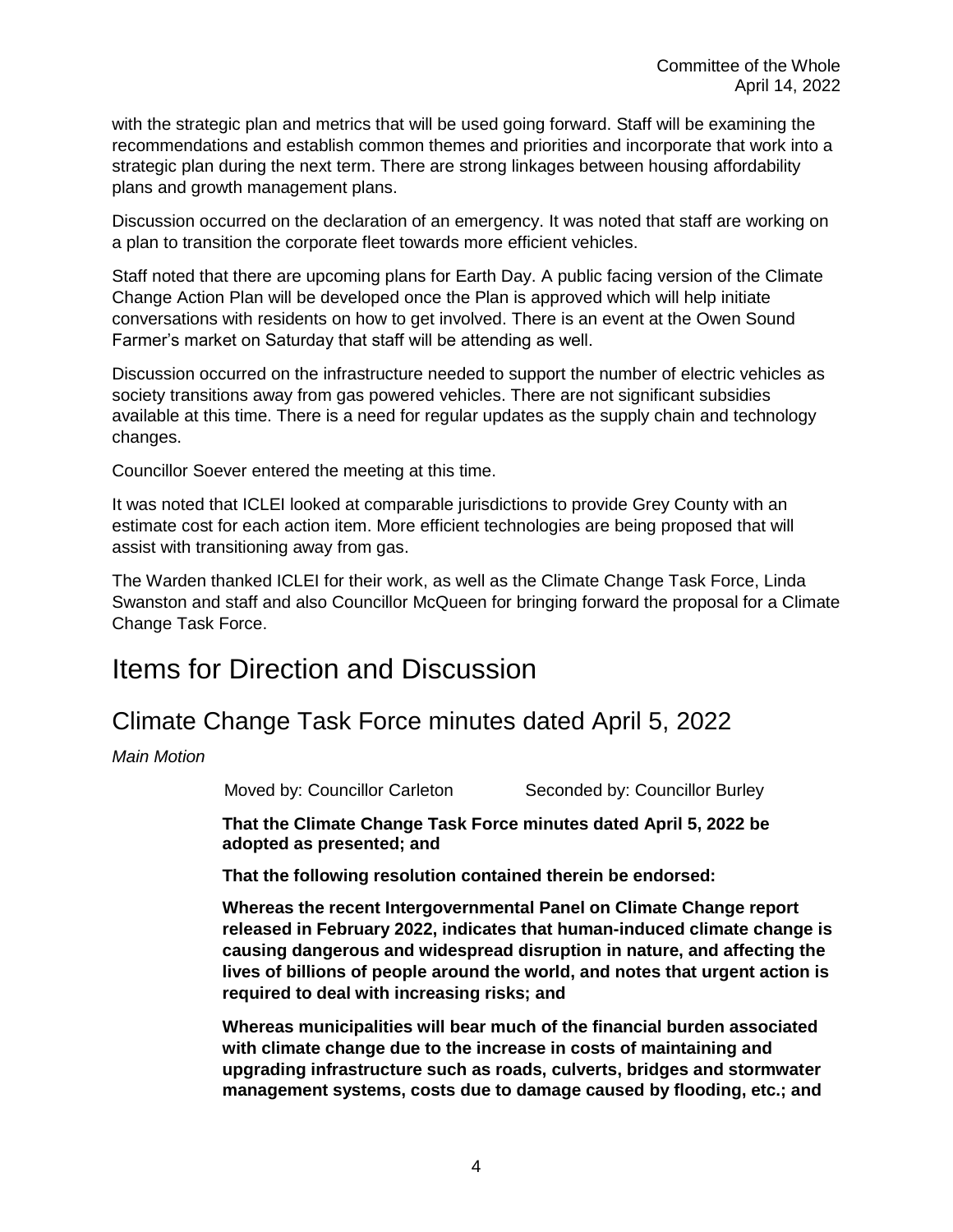**Whereas municipalities are well-positioned to respond to climate change in that over 50% of greenhouse gas emissions are under the direct influence of local governments according to the Federation of Canadian Municipalities;** 

**Be it Resolved That report PDR-CCTF-10-22 regarding the County's Climate Change Action Plan be received; and**

**That the Climate Change Task Force recommends that Council declare a climate emergency to deepen the County's commitment to move forward with the strategies and actions identified in the Climate Change Action Plan, and to work with local municipalities and other community partners, with the support of the federal and provincial government; and** 

**That the Climate Change Action Plan, and a Net-Zero greenhouse gas emissions target by 2050 be endorsed to help guide corporate strategic plans and priorities and that staff also be directed to explore more aggressive corporate target dates and bring updated target reviews each term of Council; and** 

**That the climate change action plan recommendations be supported, and staff be directed to continue and expand work supporting the various actions that are already underway, including the Four Foundational Pillars, and to develop workplans to advance the Five Key Next Steps identified in this report, in collaboration with local municipalities and other community partners; and**

**That staff be directed to share the Climate Change Action Plan with all member municipalities for information, with a presentation to local councils should that be requested.**

#### *Amendment*

*CW55-22* Moved by: Councillor Carleton Seconded by: Councillor Milne

**That clause 6 of the motion be amended to reflect that:**

**The Climate Change Action Plan be endorsed, and that the following amended community and corporate GHG emissions reduction targets be adopted to guide corporate strategic plans and priorities, and staff be directed to bring an updated plan and target review each term of Council:**

- **Community GHG emission reductions targets of net-zero by 2050, 75% by 2045, 60% by 2040, 50% by 2035, 30% by 2030 and 15% by 2026**
- **Corporate GHG emission reduction targets of net-zero by 2045, 70% by 2040, 55% by 2035, 40% by 2030 and 20% by 2026**

Carried

*Main Motion as Amended*

*CW56-22* Moved by: Councillor Carleton Seconded by: Councillor Burley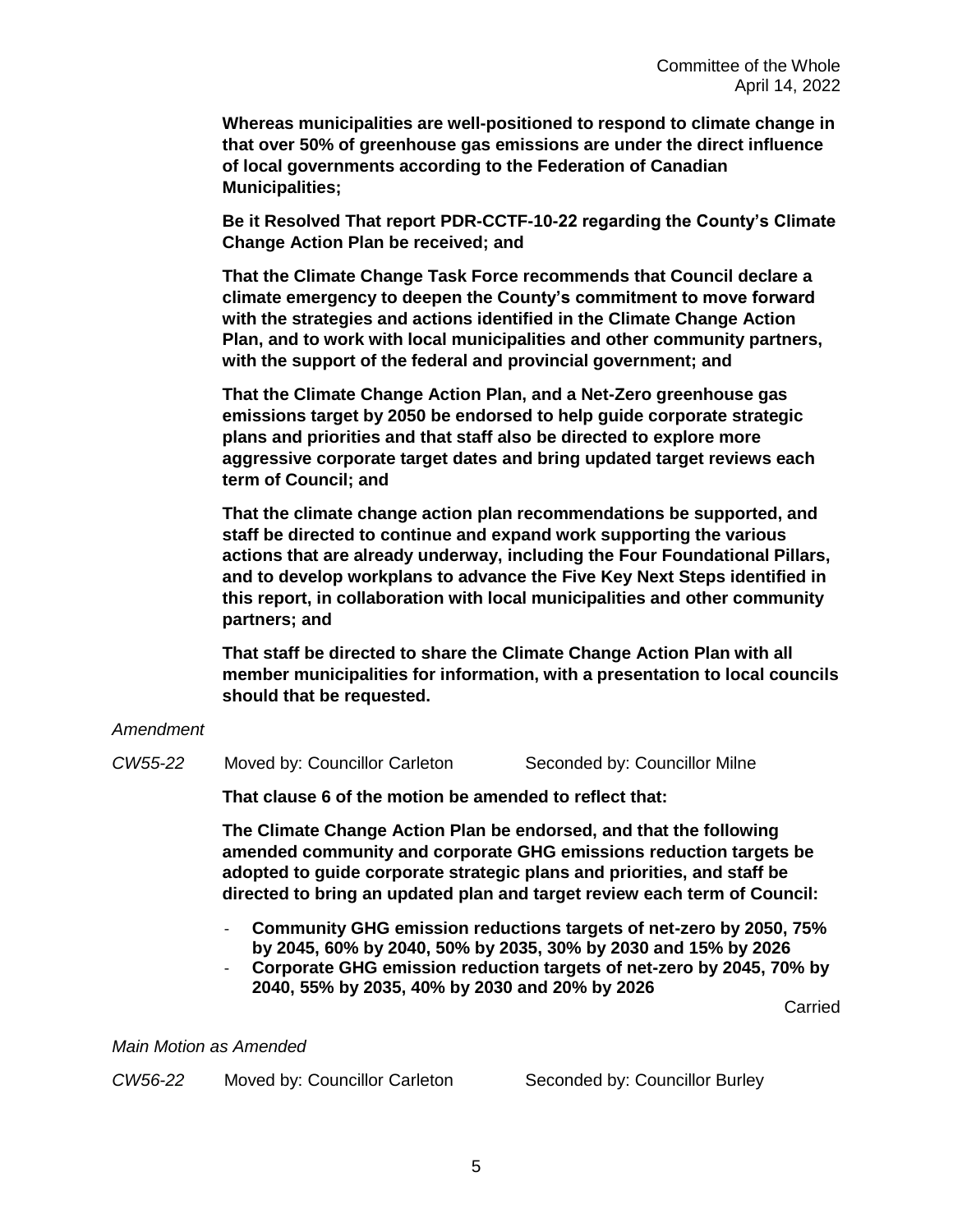**That the Climate Change Task Force minutes dated April 5, 2022 be adopted as presented; and**

**That the following resolution contained therein be endorsed:**

**Whereas the recent Intergovernmental Panel on Climate Change report released in February 2022, indicates that human-induced climate change is causing dangerous and widespread disruption in nature, and affecting the lives of billions of people around the world, and notes that urgent action is required to deal with increasing risks; and**

**Whereas municipalities will bear much of the financial burden associated with climate change due to the increase in costs of maintaining and upgrading infrastructure such as roads, culverts, bridges and stormwater management systems, costs due to damage caused by flooding, etc.; and**

**Whereas municipalities are well-positioned to respond to climate change in that over 50% of greenhouse gas emissions are under the direct influence of local governments according to the Federation of Canadian Municipalities;** 

**Be it Resolved That report PDR-CCTF-10-22 regarding the County's Climate Change Action Plan be received; and**

**That the Climate Change Task Force recommends that Council declare a climate emergency to deepen the County's commitment to move forward with the strategies and actions identified in the Climate Change Action Plan, and to work with local municipalities and other community partners, with the support of the federal and provincial government; and** 

**That the Climate Change Action Plan be endorsed, and that the following amended community and corporate GHG emissions reduction targets be adopted to guide corporate strategic plans and priorities, and staff be directed to bring an update plan and target review each term of Council:**

- **Community GHG emission reductions targets of net-zero by 2050, 75% by 2045, 60% by 2040, 50% by 2035, 30% by 2030 and 15% by 2026**
- **Corporate GHG emission reduction targets of net-zero by 2045, 70% by 2040, 55% by 2035, 40% by 2030 and 20% by 2026**

**That the climate change action plan recommendations be supported, and staff be directed to continue and expand work supporting the various actions that are already underway, including the Four Foundational Pillars, and to develop workplans to advance the Five Key Next Steps identified in this report, in collaboration with local municipalities and other community partners; and**

**That staff be directed to share the Climate Change Action Plan with all member municipalities for information, with a presentation to local councils should that be requested.**

Carried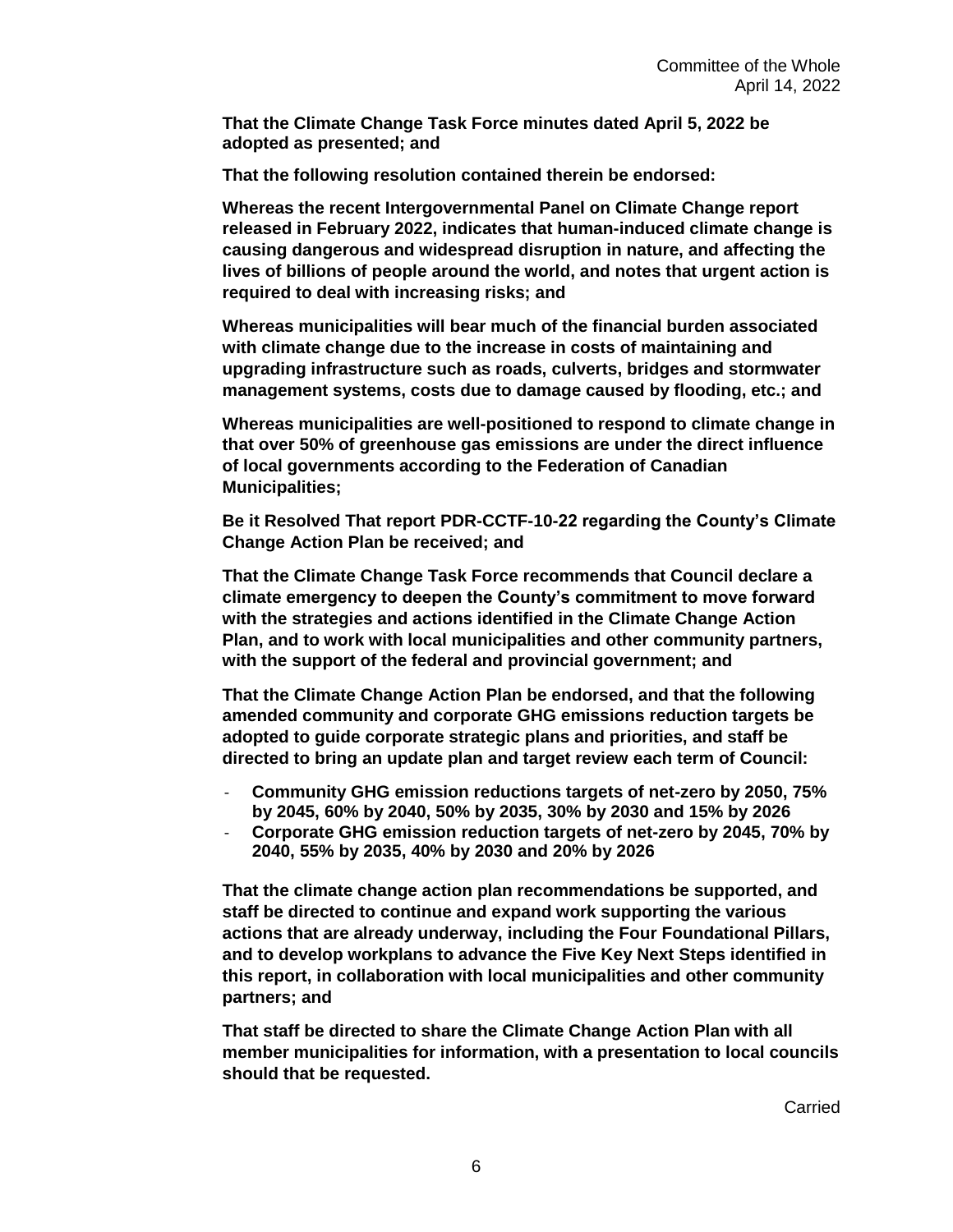#### Delegations continued

#### Jessica Linthorne, Director – Clean Energy Frontier Update

Jessica Linthorne updated Council on the Clean Energy Frontier program. She spoke to the benefits of clean air and clean energy, and to new opportunities with medical isotopes, waste management, and other clean energy alternatives.

The program began in 2016 and has since been rebranded as the Clean Energy Frontier and continues to be funded by Bruce Power and Bruce County.

Next steps include continuing to promote the area as the Clean Energy Frontier region, engaging with clean energy employers and entrepreneurs, creating awareness of the economic impact in the tri county region, building awareness and confidence among local leaders and equipping them with knowledge and data pertaining to the clean energy sector in this area.

#### Update from Bruce Power - John Peevers, Community, Media Relations and Economic Development Director – Bruce Power

John Peevers addressed Council on the recent activities of Bruce Power. He noted that Bruce Power was able to provide power and continuity of medical isotope supply during the pandemic and supported communities with personal protective equipment. He noted that the major component replacement project for Unit 6 is on track and planning is underway for Unit 3 to begin in 2023.

He provided further information on the isotope program and noted that Bruce Power is now able to produce Lutetium-177 as well as other new isotopes and are the first commercial power reactor to produce this type.

Efforts to achieve net zero from site operations by 2027 were highlighted. Updates were made to the Visitor Centre during the pandemic. Community support programs were also noted.

There is opportunity for the public to provide feedback and engagement with Bruce Power.

Questions and comments were addressed regarding the proposed deep geological repository and the transition towards additional use of electric vehicles.

Council recessed, then reconvened.

#### CCR-CW-07-22 Updates to the Procedural By-law

*CW57-22* Moved by: Councillor Hutchinson Seconded by: Councillor Bordignon

**That Report CCR-CW-07-22 regarding updates to Grey County's Procedural By-law be received; and**

**That the changes to the Procedural By-law be supported and a by-law be brought forward for Council's consideration.**

Carried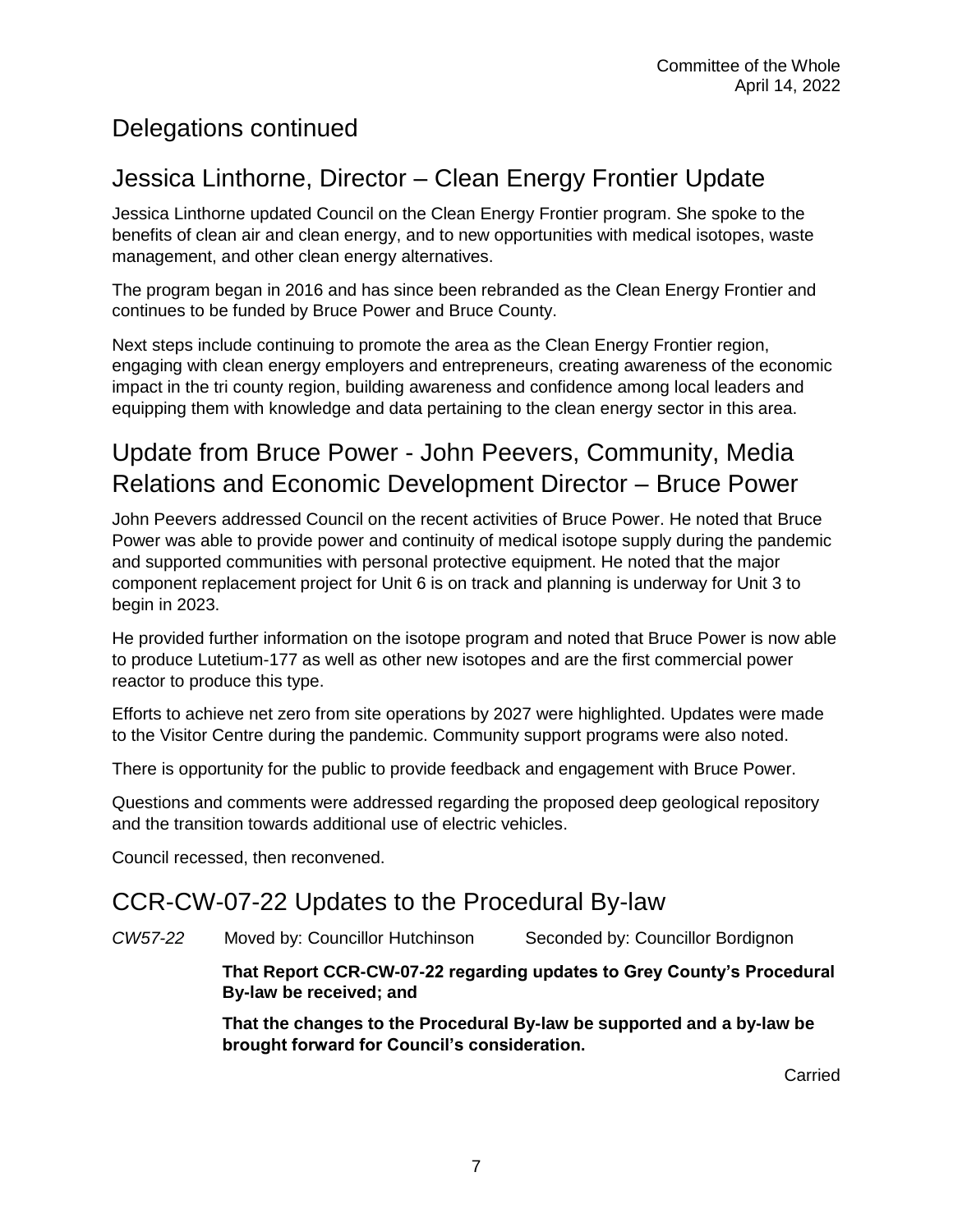#### SSR-CW-05-22 Canada Wide Early Learning and Child Care **Strategy**

*CW58-22* Moved by: Councillor Robinson Seconded by: Councillor O'Leary

**That report SSR-CW-05-22 regarding Early Years and Child Care Funding Approach be received; and**

**That the Warden and Clerk be authorized to execute and sign the Canada-Wide Early Learning and Child Care program Transfer Payment Agreement upon receipt.**

**Carried** 

Correspondence from the Municipality of Grey Highlands – Application for the Declaration of a National Historic Site of Black History

*Main Motion* 

Moved by: Councillor Milne Seconded by: Councillor Woodbury

**That the correspondence from the Municipality of Grey Highlands regarding an application for the declaration of a National Historic Site of Black History be received for information.** 

#### *Amendment*

*CW59-22* Moved by: Councillor Milne Seconded by: Councillor McQueen

**That the motion be amended to support the correspondence from the Municipality of Grey Highlands regarding an application for the declaration of a National Historic Site of Black History; and**

**That the Warden write a letter of support on behalf of Grey County; and**

**That a staff report be brought forward outlining criteria to substantiate an application for a National Historic Site designation and that a list be brought forward with potential sites.** 

Carried

#### *Main Motion as Amended*

*CW60-22* Moved by: Councillor Milne Seconded by: Councillor Woodbury

**That the correspondence from the Municipality of Grey Highlands regarding an application for the declaration of a National Historic Site of Black History be supported; and**

**That the Warden write a letter of support on behalf of Grey County; and**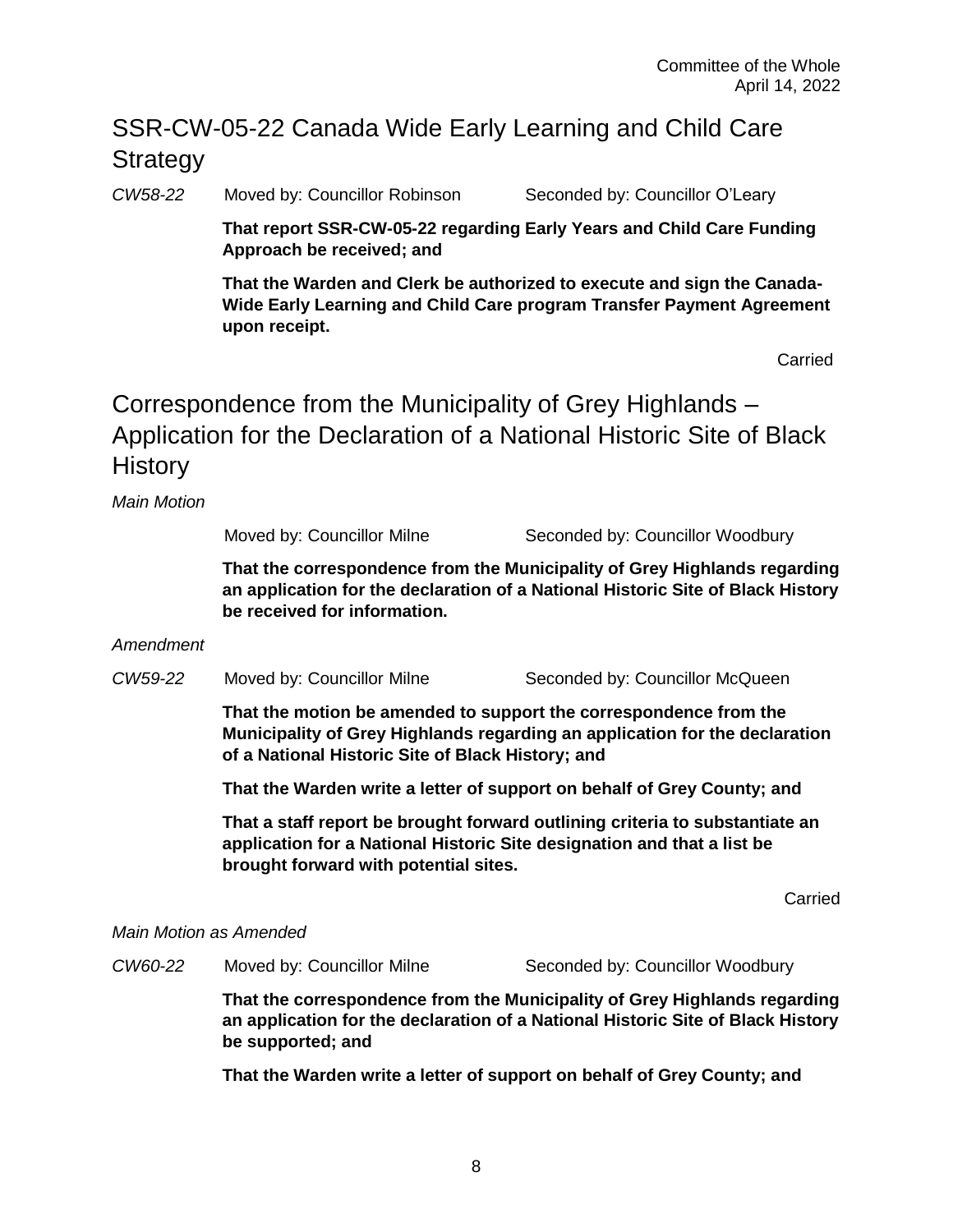**That a staff report be brought forward outlining criteria to substantiate an application for a National Historic Site designation and that a list be brought forward with potential sites.** 

Carried

#### Closed Meeting Matters

*CW61-22* Moved by: Councillor Woodbury Seconded by: Councillor Paterson

**That Committee of the Whole does now go into closed session pursuant to Section 239 (2) of the Municipal Act, 2001 as amended, to discuss:**

- **i. Litigation or potential litigation, including matters before administrative tribunals, affecting the municipality or local board and that Kim Wingrove, Heather Morrison, Randy Scherzer, Michael Letourneau, Pat Hoy, Jim Nicol, Olivia Yale and Tara Warder remain in attendance.**  (Clarksburg Depot)
- **ii. Information explicitly supplied in confidence to the municipality or local board by Canada, a province or territory or a Crown agency of any of them and that Kim Wingrove, Randy Scherzer, Heather Morrison, Anne Marie Shaw, Savanna Myers, Michael Letourneau, Olivia Yale and Tara Warder** (Employment Services transformation)
- **iii. Personal matters about an identifiable individual, including municipal or local board employees and that Kim Wingrove, Randy Scherzer, Heather Morrison, Olivia Yale and Tara Warder remain in attendance.**  (departmental organization)

Carried

Council proceeded into closed session at 1:35 PM.

Council returned to open session at 2:09 PM.

The Warden confirmed that only the items stated in the resolution to move into closed session were discussed.

*CW62-22* Moved by: Councillor Milne Seconded by: Councillor Woodbury

**That Report PDR-CW-13-22 regarding the Planning Department Staff changes be received; and**

**That funding for the additional staff resources required for 2022 in the amount of \$106,854 be taken from any surplus realized in 2022 from the Planning Budget or if no surplus is realized, the funds be transferred from the Planning – ArcGIS Reserve, the Planning – Waste Management Reserve, and the One-Time Funding Reserve if required.** 

Carried